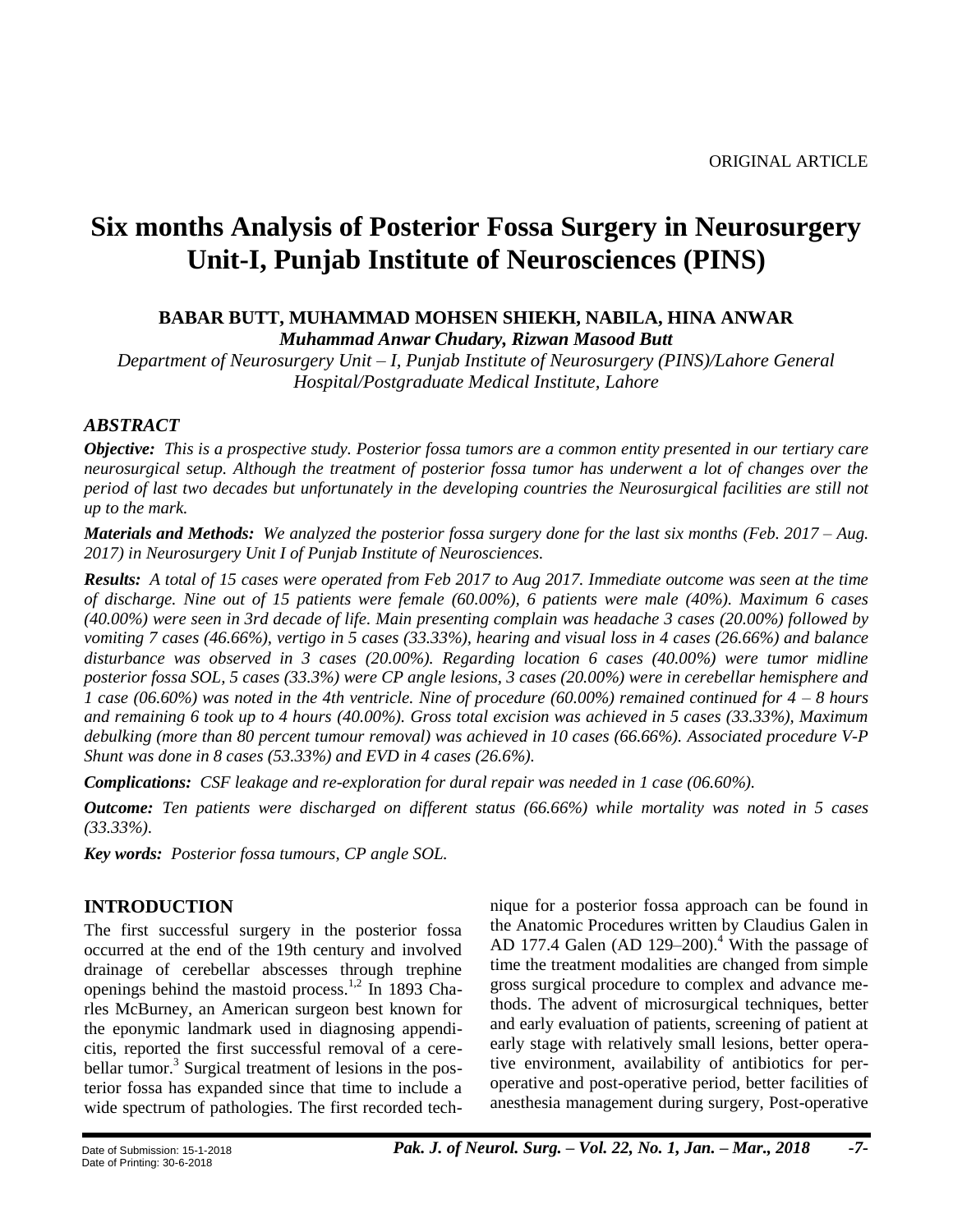availability of ventilator o get a better and smooth recovery all lead to remarkable improvement in the outcome of Posterior fossa surgery.<sup>5</sup> We studied the ongoing conditions in our center regarding the operation of posterior fossa SOL. The main aim was to see the factors that that are creating hindrance in the improvement of outcome in our setup.

## **MATERIAL AND METHODS**

This is a prospective study. We selected a period of last 6 months and studied all the cases done in our unit from Feb. 2017 Aug. 2017. The patients were analyzed in detail in context to their history, physical examination. Pre-operative radiological imaging was done. Then finally surgery of the patients was done with suitable approach as per discussion of the neurosurgical team. All findings were tabulated and inference were derived.

## **RESULTS**

A total of 15 cases were operated which were scrutinized and analyzed. The gender distribution was 9 females (60.00%) and 6 males (40.00%) (Graph 1).



**Graph 1:** *Gender Distribution.*

Distribution of tumour Locations remained, 6 cases (40%) were midline of posterior fossa, 5 cases (33.33%) in CP angle, 3 cases (20.00%) in cerebellar hemisphere and 1 case (06.60%) in the 4th ventricle (Graph 2). However, no cases of brain stem tumour was recorded during the time period of our study. Maximum SOL were found in 3rd decade of life 6 cases (40.00%) followed by 5 cases (33.33%) in 2nd decade and 3 cases (20.00%) in the 4th decade, only 1

case (06.60%) was noted in pediatric age group. The reason being most of the pediatric patients are now referred to the specialized Pediatric Neurosurgery center (Table 1).

Headache was the main presenting complaint in 3 cases (20.00%) followed by vomiting 7 cases (46.66%), vertigo 5 cases (33.33%), hearing & visual

**Table 1:** *Age Distribution.*

| <b>Age Group</b> | No. of cases | <b>Percentage</b> |
|------------------|--------------|-------------------|
| $01 - 10$ years  |              | 06.66             |
| $11 - 20$ years  |              | 33.33             |
| $21 - 30$ years  | h            | 40.00             |
| $31 - 40$ years  |              | 20.00             |

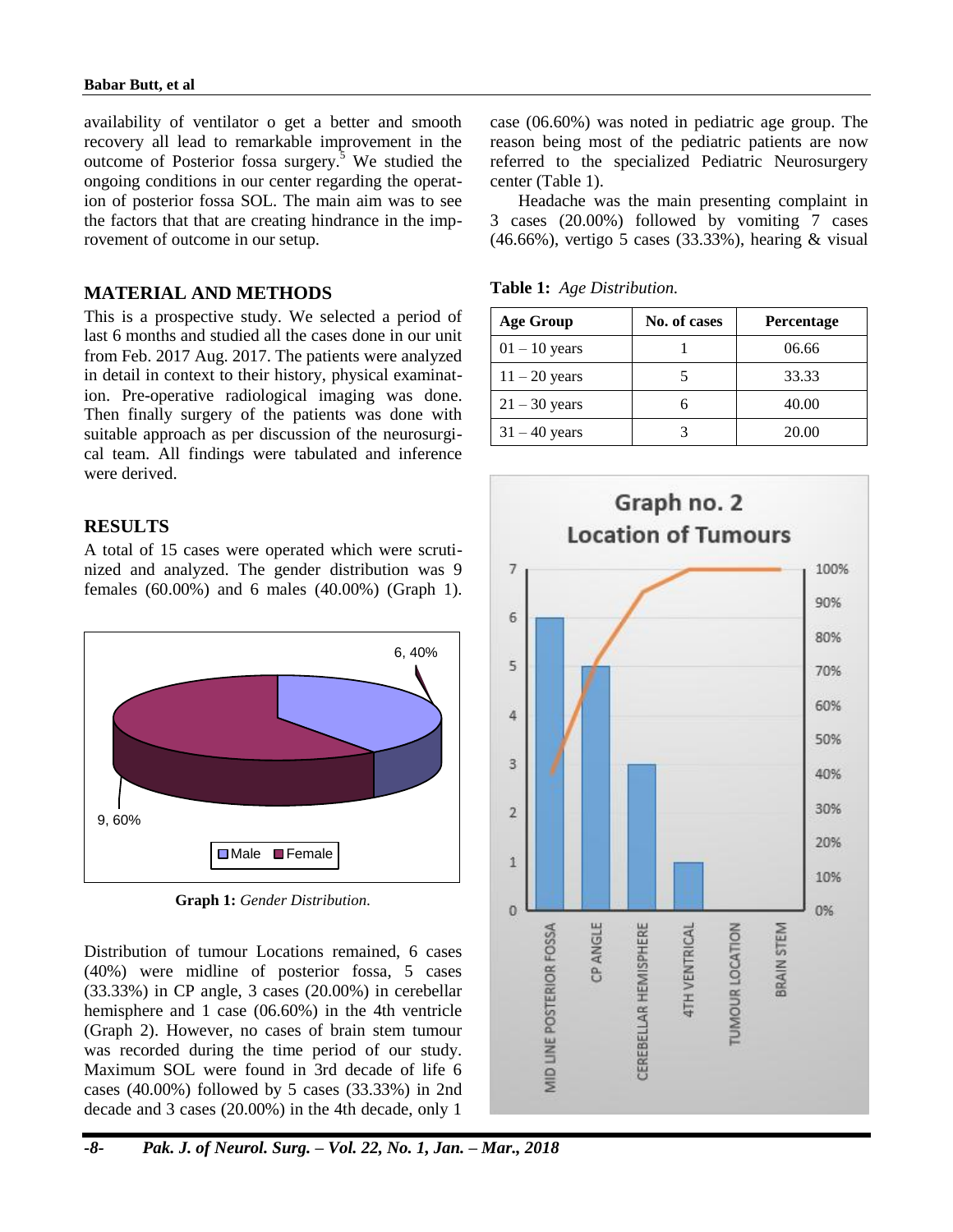loss and cranial nerve involvement in 4 cases (26.66%) each and balance disturbance was observed in 3 cases (20.00%). Tinnitus and other neurological deficits shared 2 cases (13.33%) each. None of the patients presented with seizures (Table 2). MRI Brain plain and with contrast was done in 12 cases (80.00%).

While in 03 cases (20.00%) CT Scan brain plain and with contrast was used as definitive Investigation (Table 3). Eight cases (53.33%) required V-P shunt surgery at some point of their hospitalization time line. While in 4 cases (26.6%) EVD was used temporarily as CSF diversion procedure. Graph no. 3. In one case (06.66%) post-operative CSF leak was observed for which re-exploration and dural repair was done. We also checked for any post operative Extraduaral, Subdural, Contusion, Pseudomeningocele formation but no case developed any of these complication in postoperative period.

|  | Table 2: Presenting Complaints. |  |  |
|--|---------------------------------|--|--|
|--|---------------------------------|--|--|

| Complaint                    | <b>No. of Cases</b> | Percentage |
|------------------------------|---------------------|------------|
| Headache                     | 13                  | 86.66      |
| Vomiting                     | 7                   | 46.66      |
| Neurological deficit         | $\mathfrak{D}$      | 13.33      |
| <b>Tinnitus</b>              | $\overline{2}$      | 13.33      |
| Vertigo                      | 5                   | 33.33      |
| <b>Seizures</b>              | 0                   | 0.00       |
| Hearing loss                 | 4                   | 26.66      |
| Visual loss                  | 4                   | 26.66      |
| Ataxia                       | 3                   | 20.00      |
| Cranial nerve<br>Involvement | 4                   | 26.66      |

**Table 3:** *Definitive Investigations.*

| <b>Investigation</b>            | No. of<br><b>Cases</b> | Percentage |
|---------------------------------|------------------------|------------|
| <b>MRI</b> Control and Contrast | 12                     | 80.00      |
| CT Scan Control and Contrast    | 03                     | 20.00      |

All the cases were seen by anesthetic pre-operatively. Informed written consent was taken from all the patients and appropriate approach in each case was decided prior to shifting the patient in OR. For midline lesions Suboccipital Craniectomy was done. For CP angle lesions classical Retromastoid Retrosigmoid Craniectomy was used. In 6 cases (40.00%) surgery was completed in  $1 - 4$  hours. In 9 cases (60.00%) the surgery was prolonged to  $4 - 8$  hours Graph no.4 Post operative ventilation was employed for 1 to day 5 in 11 cases (73.33%). In 2 cases (13.33%) ventilation was done for 6 to 10 days. Prolonged ventilation beyond 10 days was required in 2 cases (13.33%). Graph no. 5. Gross total excision was achieved in 5 cases (33.33%) while debulking; removal of greater than 80% of tumour was achieved in 10 cases (66.66%) (Table 4). The histopathology confirmation of the

**Table 4:** *Surgical Excision.*

| <b>Excision Type</b> | No. of Cases | <b>Percentage</b> |
|----------------------|--------------|-------------------|
| Complete Excision    | 05           | 33.33%            |
| Max. Debulking       | 10           | 66.66%            |
| <b>Biopsy</b>        |              | 00.00%            |

**Graph 3:** CSF Diversion.



tumours were done and in our series we operated upon Four (26.66%) Pilocytic asterocytoma, 3 (20.00%) Schwannoma, 2 (13.33%) cases each of Haemangeoblastoma, Meningeoma, Meduloblastoma and ependymoma. (Graph 6), (Images  $1 \& 2$ ). Ten of the patient (66.66%) were recovered by the end of two weeks and discharged. Five patients (33.33%) were discharged without any post-operative deficit with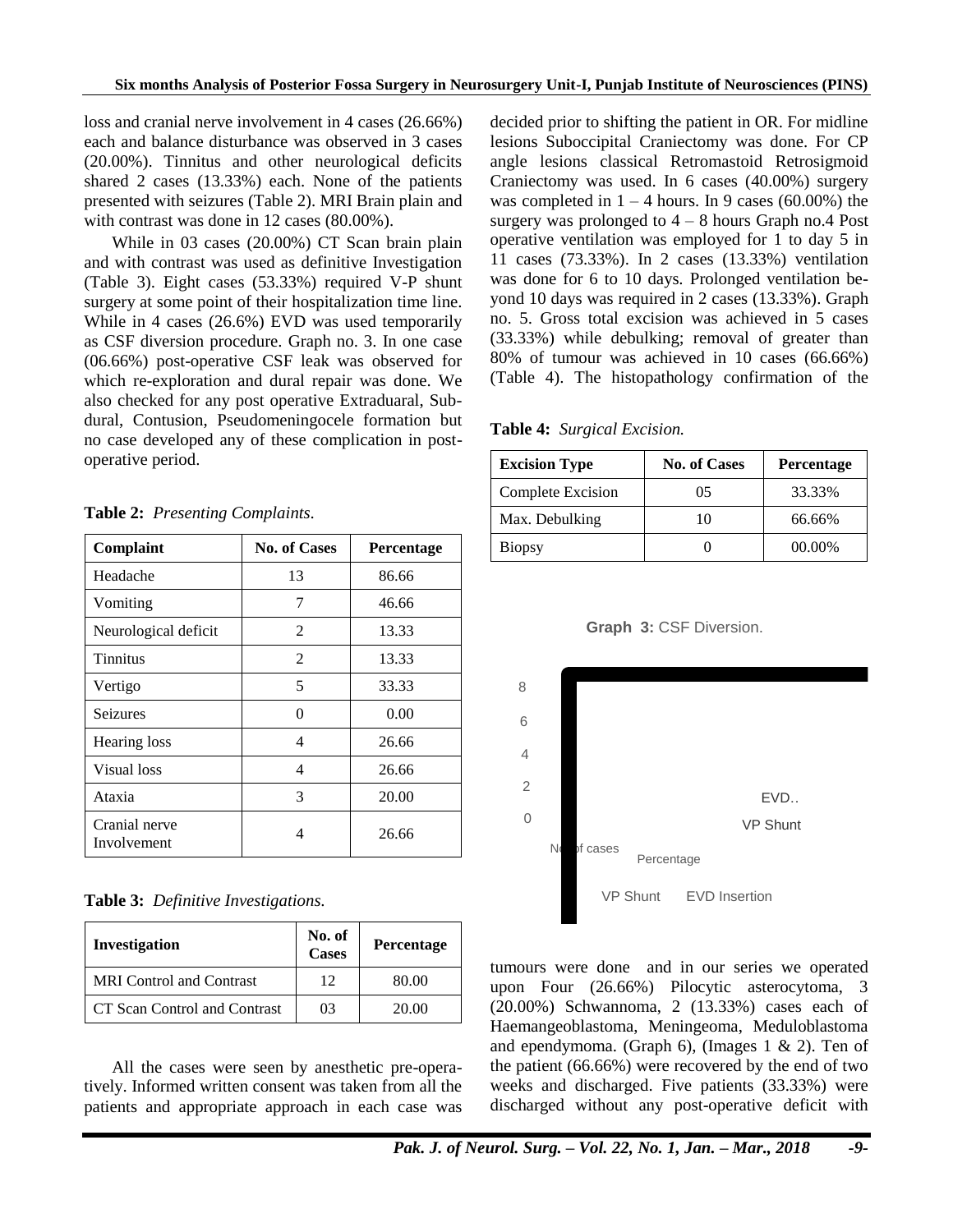#### **Babar Butt, et al**





*-10- Pak. J. of Neurol. Surg. – Vol. 22, No. 1, Jan. – Mar., 2018*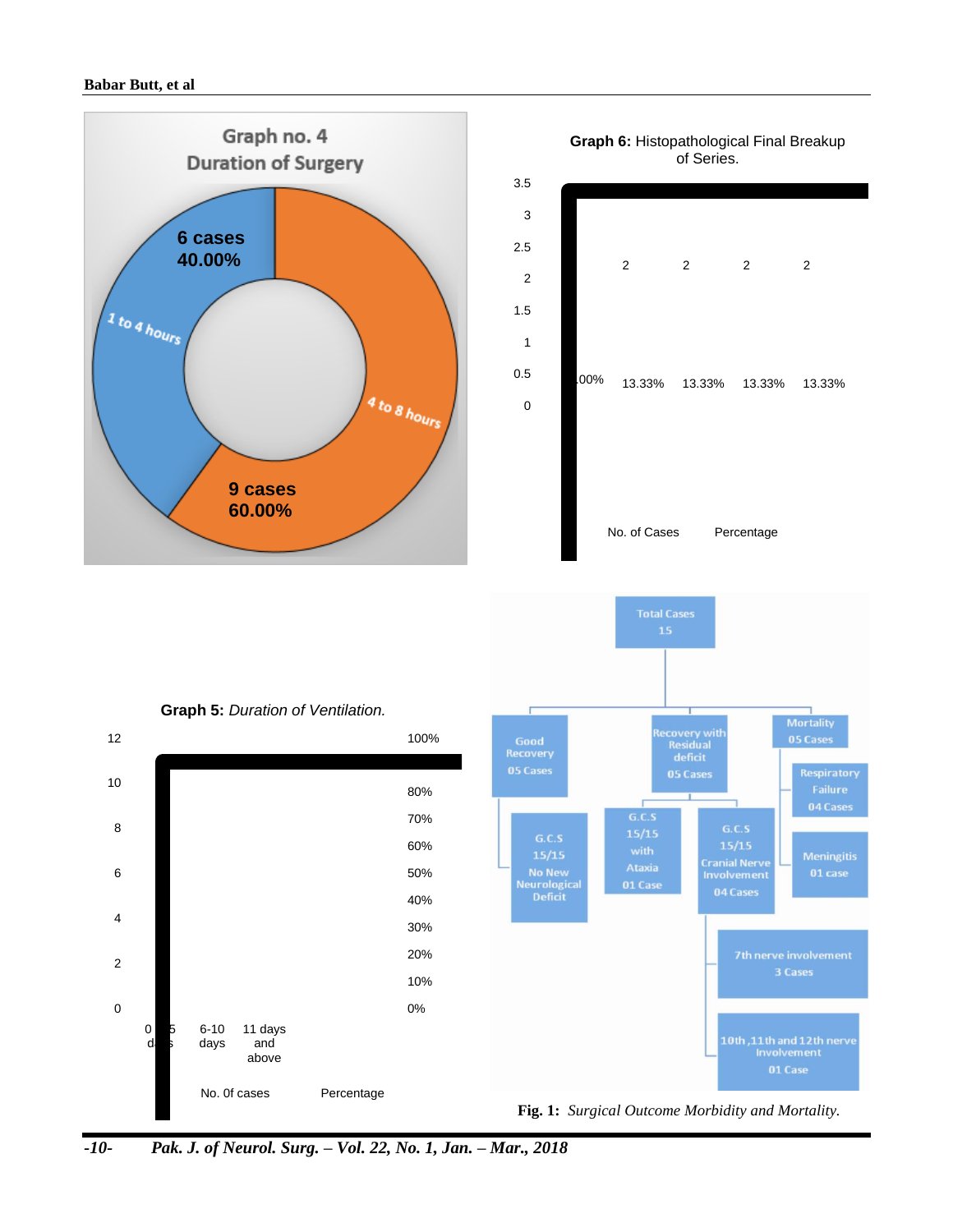

A.

B.



**Image 1:** A. Axial MRI Control and Contrast showing Medulloblastoma. B. Axial Post-operative CT Scan showing complete excision of the lesion..

G.C.S of 15/15. Another 5 cases (33.33%) were discharged on G.C.S 15/15 but one patient had severe Ataxia and remaining 4 developed cranial nerve palsies.

3 patients developed  $7<sup>th</sup>$  cranial nerve palsy and 1 developed basal cranial nerve palsy affecting  $10^{th}$ ,  $11^{th}$ and  $12^{th}$  nerves. While mortality was 5 cases (33.33%). The main reason leading to mortality was chest infection developed leading to respiratory failure. One patient developed Meningitis and died ultimately without responding to antibiotics (Figure 1).

## **DISCUSSION**

Posterior fossa Tumours are still a great challenge for the Neurosurgeons. Although advancement in diagnostic tolls, operative techniques and skills are up graded from the naked eye surgery to use of robotic arm<sup>6</sup> but morbidity and mortality related to the disease process is still present a dilemma to the managing dr. In developing countries like Pakistan late presentation and diagnosis of the cases is a major factor that effects the surgical outcome of Posterior fossa SOL. By the time the patient reach the tertiary care center for definitive treatment the disease has advanced to a level that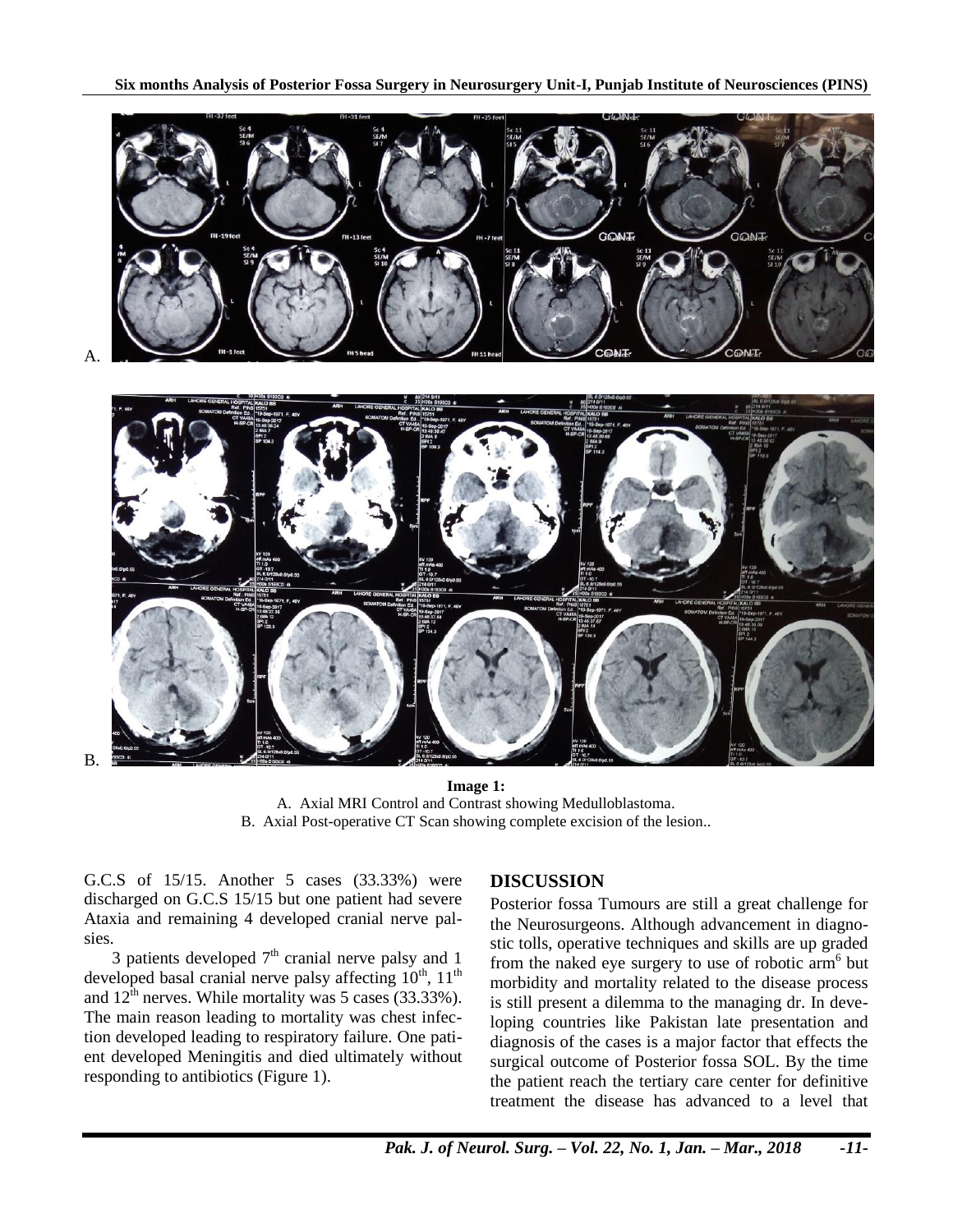produce irreversible damage to the neurovascular structures resulting in deficit and sub optimal outcome. The screening of the patient is not possible in early time period. Access to the medical facilities to diagnose such devastating disease process at an early level is still missing. The is no proper institution to institu-



**Image 2:**

*A. Axial section of MRI control and contrast showing Haemengioblastoma.*

*B. Sagittal sections MRI control and contrast showing Haemengioblastoma.*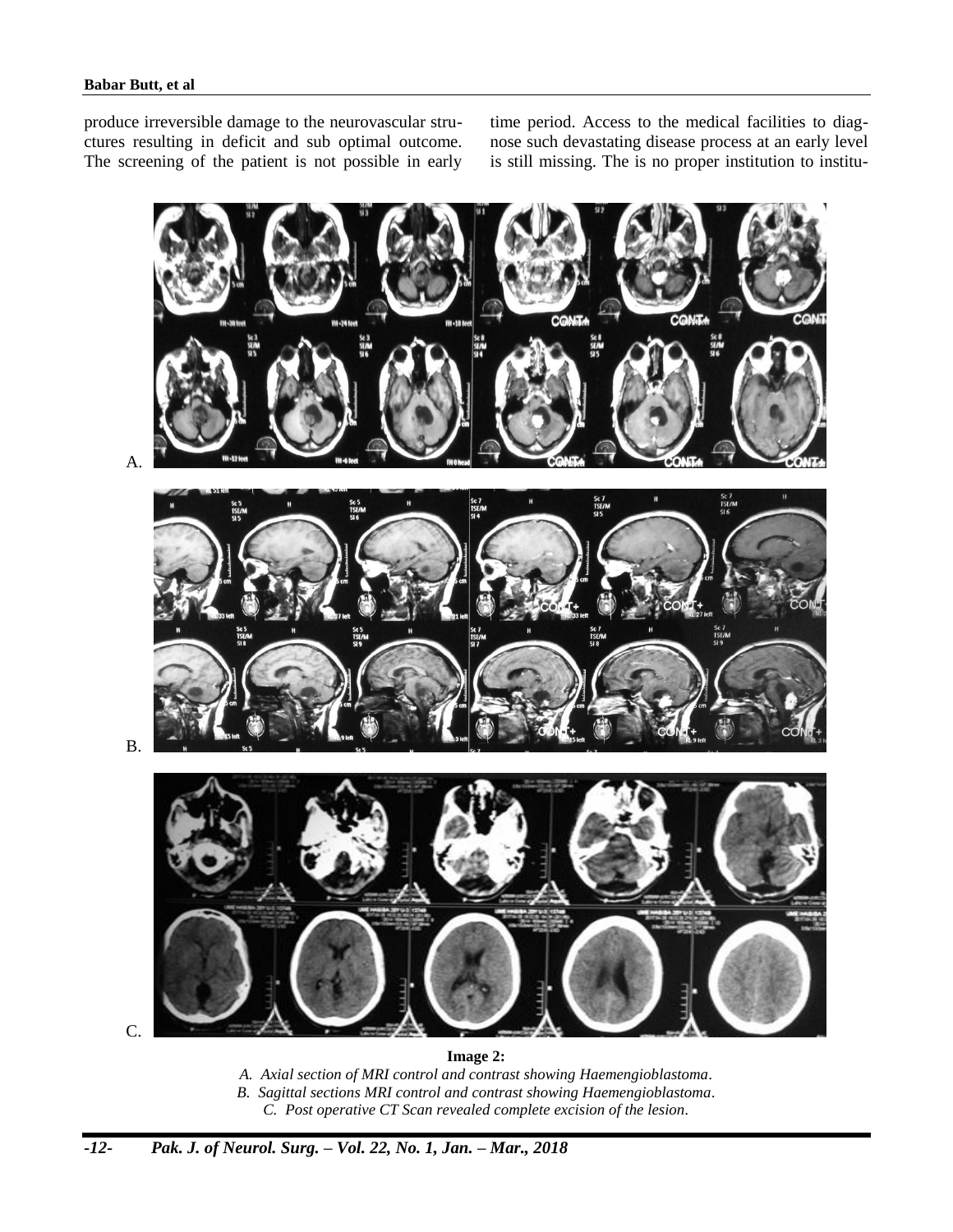tion referral system that result in the proper documentation and referral of the case to the tertiary care levels. The misleading concepts and believes in illiterate and unaware society is another factor to name a few that leads to late arrival and poor outcome of the patient. These limitations are faced by all the neurosurgeons working in developing countries.<sup>7</sup> In our study we analyze all the surgery done for posterior fossa in Neurosurgical Unit I of Punjab Institute of Neuroscience in the period of last six months starting from Feb 2017 to Aug 2017. A total of fifteen cases were operated in this period. Gender distribution remained 6 cases (40.00%) of Male and 9 cases (60.00%) of female. The ratio remained 2:3.

Maximum cases were noted in the  $2<sup>nd</sup>$  and  $3<sup>rd</sup>$ decade of life collectively 11 cases (73.33%) cases were recorded in these age groups followed by 3 cases in the  $3<sup>rd</sup>$  decay (20.00%) and 1 in the  $1<sup>st</sup>$  decay of life (6.66%). These ratio emphasize that most of the cases coming to our center are in their teens of Adolescence. 54 to 70% of brain tumours are noted in Posterior Fossa in children while they present  $15 - 20\%$  of all brain tumour cases in adults.<sup>8</sup> The lower no. of cases present in the 1st decay seems somewhat odd but the obvious reason is referral of all the Pediatric cases to the specific tertiary care center for child diseases.

Location wise CP angle was involved in 5 cases (33.33%), Mid line tumours were found in 6 cases (40.00%), lesion involving the cerebellar hemisphere were 3 cases (20.00%) while one case (6.66%) was noted in the fourth ventrical. In our cases no tumour was noted in the brain stem.

Headache remained the most frequent presenting complaint<sup>9</sup> seen in 13 cases  $(86.66\%)$  followed by vomiting in 7 cases (46.66%), vertigo in 5 cases (33.33%), hearing loss, visual deterioration and cranial nerve involvement was noted in 4 cases each (26.66%). Cranial nerve involvement was seen mainly in the CP angle tumours. Headache and vomiting was related to the size of the tumour and direct compression over the brain stem due to the big size of tumour.

Hydrocephalus was noted in 12 cases (80.00%) at the time of presentation again emphasizing the late arrival of the patient in the tertiary care level. CSF diversion procedure were performed in either in the form of VP Shunt 8 cases (53.33%) or EVD cases (26.66%). The frequency of hydrocephalus prior to posterior fossa tumor surgery in adult patients is 21.4% and therefore much lower than in respective reports of pediatric patients as reported in a study by Marx S1 et al.<sup>10</sup> In our study the percentage of hydrocephalus is much higher because of the late presentation of patient with larger lesions resulting in advanced disease therefore In our center we prefer to pass VP Shunt if gross hydrocephalus is present. EVD is passed during the surgery in order to relax the brain during the procedure and ensure controlled drainage of CSF in the post operative period to keep the ICP within normal range. The inclement of increase in the level of EVD is done gradually until the closure of the system for 24 hours if no sign or symptom of raised ICP is observed. A final CT is done to see the ventricular size after closure of drain for 48 hours and in case of no pressure in the ventricular system the EVD is removed. EVT as CSF diversion procedure to be done in all the cases of Posterior fossa tumour with developing hydrocephalus is studied in children population by Morelli  $\tilde{D}$ , and colleagues<sup>11</sup> but they recommended not to do EVT as a routine pre-operative procedure because early direct surgery may lower the cases significantly which require the use of EVT to cure hydrocephalus. Controversies exit regarding Pre-operative EVT in all the cases of hydrocephalus Sainte-Rose C. and colleagues<sup>12</sup> found it useful to do EVT in all the Peadriatic cases with posterior fossa tumors because when performed prior to posterior fossa surgery, it significantly reduces the incidence of postoperative hydrocephalus. The procedure provides a valid alternative to placement of a permanent shunt in cases in which hydrocephalus develops following posterior fossa surgery they further adequate that chemotherapy is possible even before the surgery of main lesion itself that result in better outcome.

For CP angle tumours standard right or left Suboccipital Retromastoid craniotomy was done.<sup>13</sup> In mid line lesions Suboccipital craniectomy was performed. All the procedures were done under G.A taking all the anesthesia considerations for posterior fossa surgery.<sup>14</sup> Procedure was analysed regarding the duration of surgery in three groups.  $4 - 8$  hours of operative time was noted in 9 cases (60.00%) while 6 cases (40.00%) was finished within 4 hours.

All the cases required some sort of post-operative ventilation either for a very short time period ensuring the smooth recovery from the prolonged Anesthesia or as need to support the patient in the post-operative period due to respiratory difficulty. The breakdown revealed that 11 cases (73.33%) required the ventilation for  $0 - 5$  days. Two cases (13.33%) needed ventilation for  $5 - 10$  days and another two cases  $(13.33\%)$ was ventilated for 2 weeks. It is concluded by Flexman AM1 and colleagues that infratentorial neurosurgery is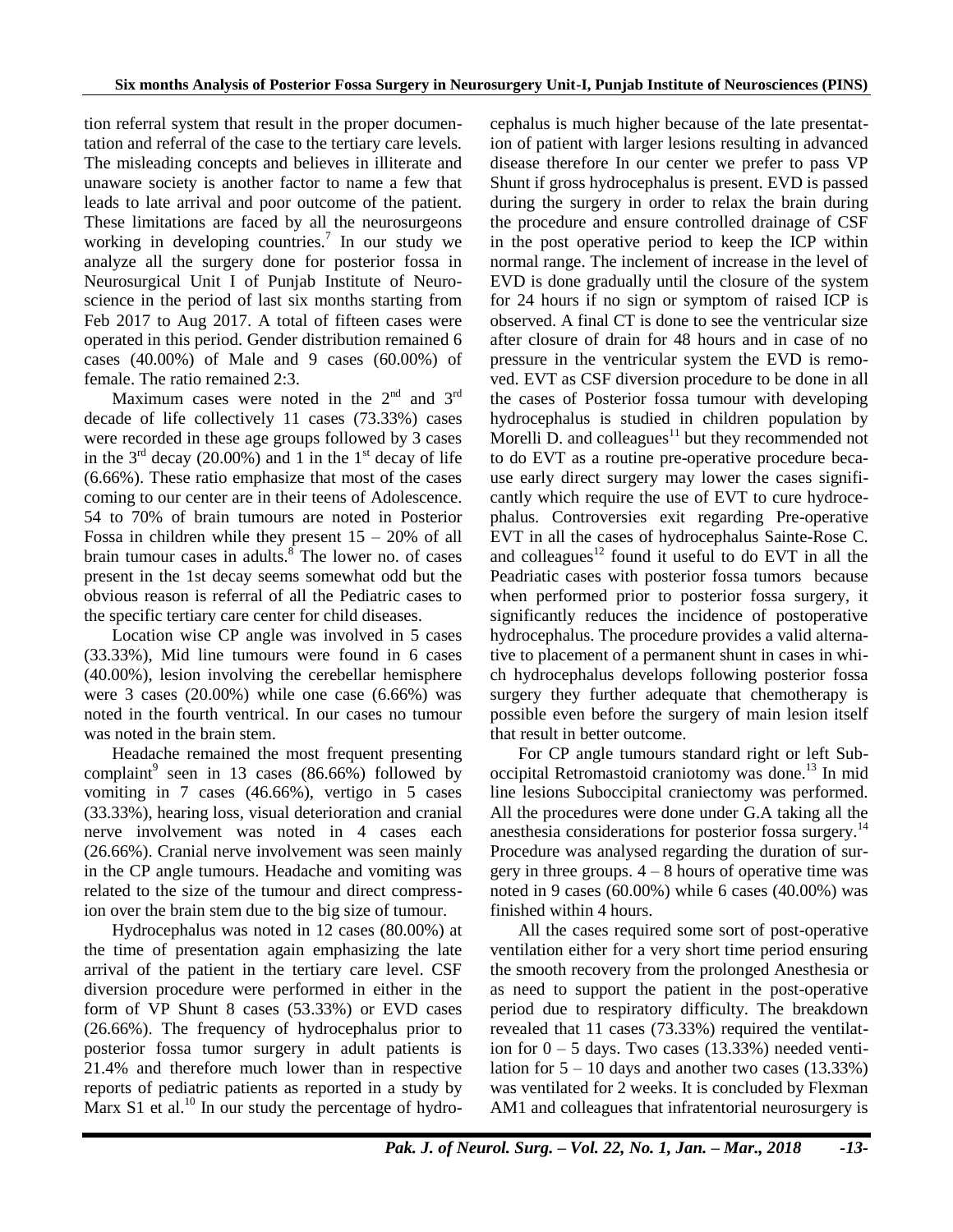an independent risk factor for respiratory failure and death in patients undergoing intracranial tumor resection.<sup>15</sup> We follow the palsy of early tracheostomy when prolonged ventilation is needed because it effects in a positive way in managing the patient with respiratory issues due to involvement of the basal cranial nerve in the tumours of posterior fossa surgery specially those involving the CP angle. Qureshi AI and colleagues found more practical to do the tracheostomy at mean of day 8 when prolong ventilation is required.<sup>16</sup>

Gross total excision was achieved in 05 cases (33.33%) while Partial excision/debulking around more than 80% of the tumour was achieved in10 cases  $(66.66\%)$ .

In post operative period patient was observed for various complication related to surgery but there was no evidence of any haematoma formation in the operative site. No Pseudomeningocele was formed. One case required re-exploration for Dural Repair (06.66%). The incidence of CSF leakage was reported around 17% in the series of posterior fossa surgery by Imran Altaf and colleages.<sup>17</sup> Ten cases was discharged from the hospital (66.66%). Five cases (33.33%) present the good outcome with G.C.S 15/15 without any new neurological deficit. Five cases (33.33%) were categorized in poor outcome where G.C.S remained 15/15 but patient developed new neurological fixed deficit like Severe Ataxia and involvement of Cranial nerves. In 3 cases  $7<sup>th</sup>$  nerve was involved while in one case  $8<sup>th</sup>$ ,  $9<sup>th</sup>$  and  $10<sup>th</sup>$  cranial nerves were involved resulting in poor swallowing and cough reflexes. While Mortality remained 5cases (33.33%), out of these 4 cases died mainly due to respiratory failure due to need of prolonged ventilation and development of secondary Respiratory tract infections and one case died due to Meningitis that failed to respond to antibiotics. Shaikh HA, Bokhari I and colleague presented surgical out come in their series and the causes of their morbidity and mortality were similar to our series.<sup>18</sup>

#### **CONCLUSIONS**

Surgical Management of posterior fossa tumours is still passing through the evolutionary phase in most of the developing countries due to multiple reasons. Major factors contributing to poor outcome are; late diagnosis, illiteracy, unawareness of the patients regarding the gravity of situation, poor referral system, denial of patient and relatives resulting late arrival in tertiary care center. Most of the time disease is well advanced when the patient reported in our center with fixed neurological deficit.

Prolonged ventilation leads to complicated chest infections and result is added mortality. This study motivated us to encourage further reasons of late diagnosis and treatment of brain tumour cases in our health care system.

By increasing the awareness among the general public, health care providers at the primary and secondary care levels and associated general specialties of neurosurgery we can improve the surgical outcome of our patients.

Prevention of Secondary Infection during prolonged ventilation in these cases may result in improving the surgical outcome. In this connection Infection control system of hospital generally and of ICU particularly can play a pivot role.

> *Address for Correspondence: Dr. Babar Butt Assistant Professor Neurosurgery Punjab Institute of Neurosciences (PINS)/ Lahore General Hospital/PGMI/AMC, Lahore E-mail: babarnslgh@gmail.com*

## **REFERENCES**

- 1. Green RE. Surgery of the posterior fossa. In: Waler AE, ed. A History of Neurological Surgery. New York: Hafner, 1967: 114–133.
- 2. Macewen W. Meningitis, abscess of the brain, infective sinus thrombosis. In: Pyogenic Infective Diseases of the Brain and Spinal Cord. Glasgow: J. Maclehose & Sons, 1893: 354.
- 3. Starr MA. Brain Surgery. New York: William Wood, 1893: 29.
- 4. Goodrich JT. Landmarks in the history of neurosurgery. In: Rengachary SS, Ellenbogen R, eds. Principles of Neurosurgery, 2nd ed. New York: Elsevier Mosby, 20055.
- 5. CB Lissa and Nanda A. Surgery of the Posterior Cranial Fossa: Historical Aspects.
- 6. I. Dallan, P. Castelnuovo, C. Vicini, and M. Tschabitscher. The natural evolution of endoscopic approaches in skull base surgery: robotic-assisted surgery? Acta Otorhinolaryngol Ital. 2011 Dec; 31 (6): 390–394.
- 7. Adeleye AO, Fasunla JA, Young PH. Skull base surgery in a large, resource-poor, developing country with few neurosurgeons: prospects, challenges, and need. World Neurosurg. 2012 Jul; 78 (1-2): 35-43.
- 8. Battistella PA, Ruffilli R, Viero F, Bendagli B, Condini A. Brain tumors: classification and clinical aspects. Pediatr Med Chir. 1990 Jan-Feb; 12 (1): 33-9.
- 9. Srinivasarao. S.G, Jyothi B. Analysis of most prevalent